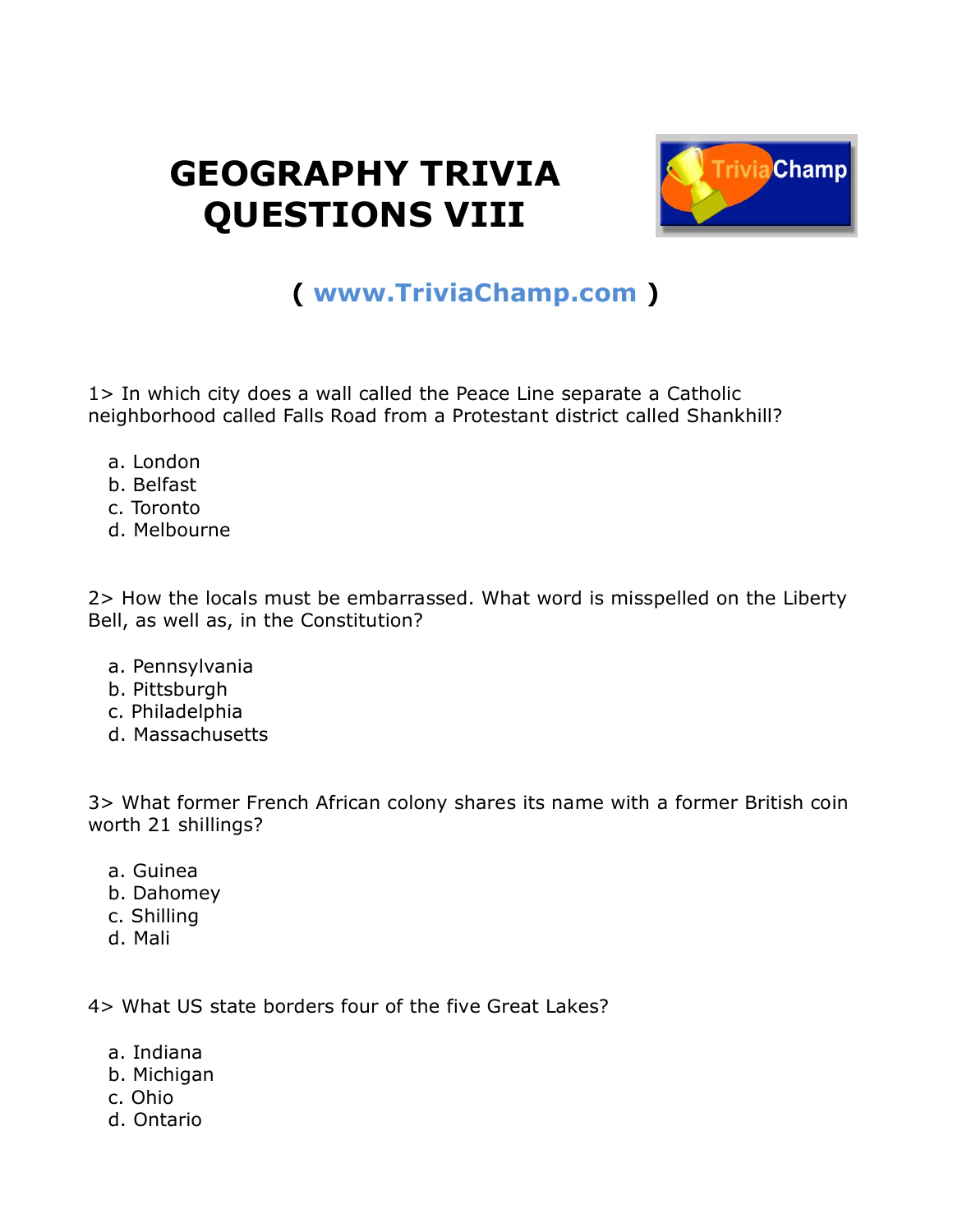5> Based on their popular nickname, the British Yeomen of the Guard would most enjoy which of these meals?

- a. Hamburger
- b. Baby back ribs
- c. Chicken breast
- d. Fish and chips

6> Although no moonstone is found in this state, it has been the state gem since 1970. What state is it?

- a. Alaska
- b. Florida
- c. Texas
- d. California

7> The Caspian Sea is the world's largest lake. However, if you discount it because it is saltwater, what lake becomes #1?

- a. Lake Superior
- b. Lake Victoria
- c. Lake Tanganyika
- d. Lake Baikal

8> What country has the world's shortest coastline?

- a. Antigua
- b. Monaco
- c. San Marino
- d. Fiji

9> Flip Poland's flag and you have the identical flag, aside from their proportions, of what two countries?

- a. Great Britain and Jamaica
- b. Italy and France
- c. Monaco and Indonesia
- d. Canada and Sweden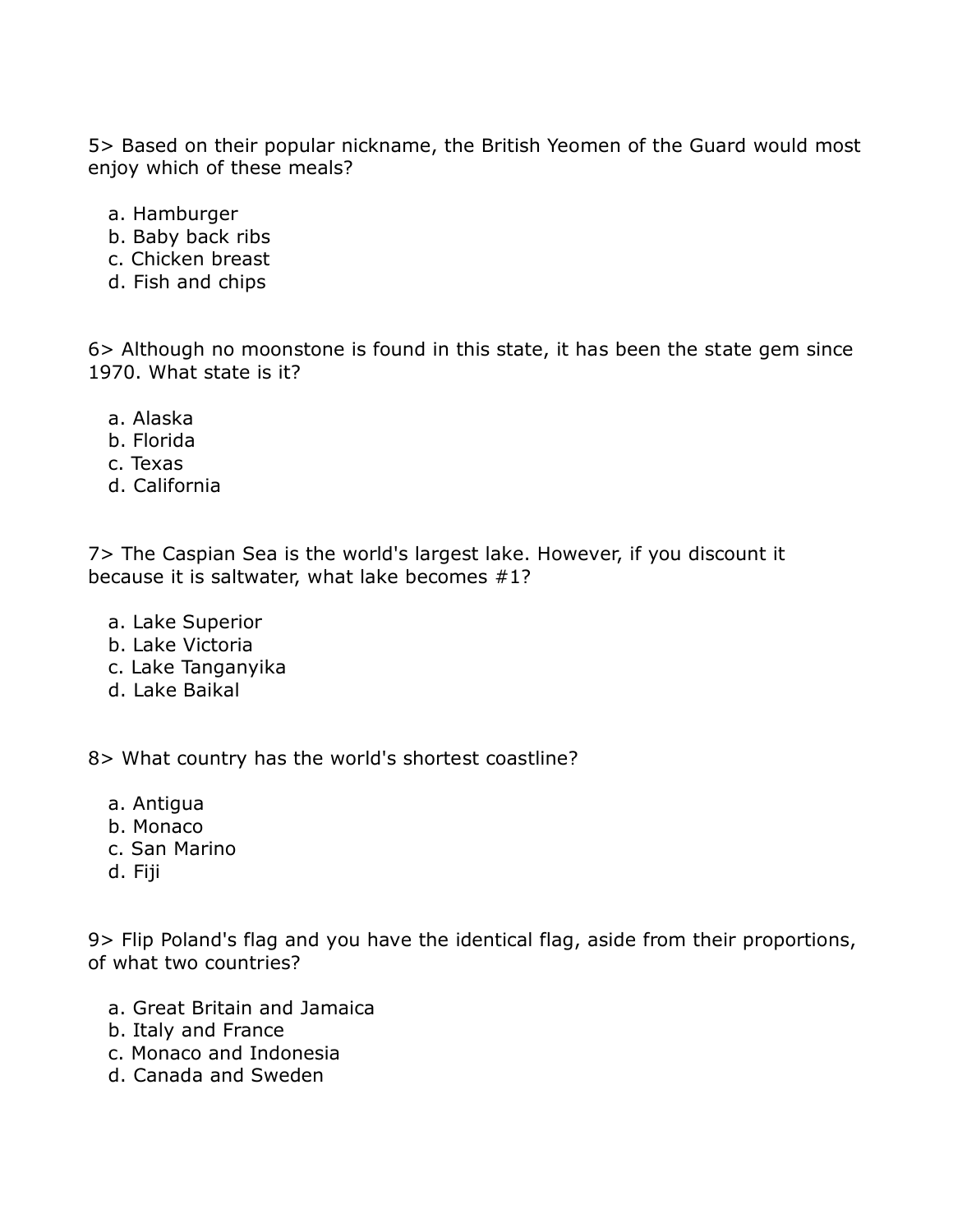10> Just as the Bourbon kings ruled France from Paris, Paris is the seat of Bourbon County in what state?

- a. West Virginia
- b. Kentucky
- c. Tennessee
- d. Louisiana

11> Excluding the bits of Antarctic territory, they have claimed for themselves, what country comes closest to the South Pole?

- a. Australia
- b. South Africa
- c. Chile
- d. New Zealand

12> Guayaquil is the largest city and main port of what country?

- a. Ecuador
- b. Indonesia
- c. Dominican Republic
- d. Chile

13> What group of islands is known to the indigenous Polynesians as Aotearoa, meaning "the land of the long white clouds"?

- a. New Zealand
- b. Tahiti
- c. Fiji
- d. Hawaii

14> On what US landmark would you find an inscription from Leviticus 25.10?

- a. The Liberty Bell
- b. The Statue of Liberty
- c. The Lincoln Memorial
- d. Supreme Court Building

15> What word did mining lobbyist George Willing totally make up and propose that Congress use for the area around Pike's Peak?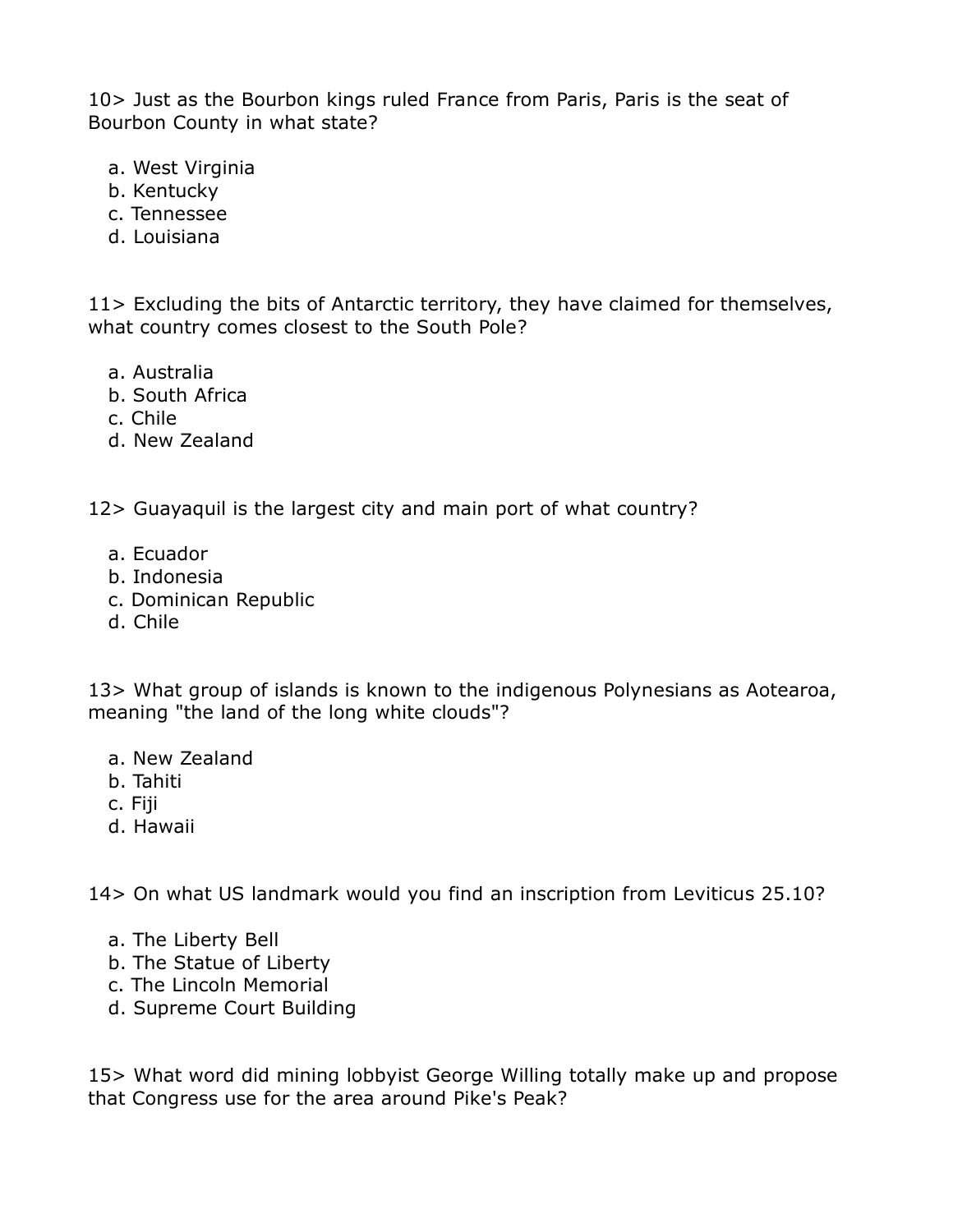a. Arizona

- b. Idaho
- c. Dakota
- d. Alaska

## **Answers:**

1> Belfast - Each community uses murals as propaganda tools, reminding the locals about outrages and violence from the other side.

2> Pennsylvania - An N is missing. Mind you, that was a commonly accepted spelling at the time.

3> Guinea - Rises in the price of gold meant that the guinea could be worth as much as 30 shillings.

4> Michigan - Lake Ontario is the odd one out.

5> Hamburger - They are called Beefeaters.

6> Florida - Moonstone is mostly made up of orthoclase, #6 on the Mohs scale. 7> Lake Superior - However, Lake Michigan and Lake Huron are technically a single body of water, which would be bigger than Superior.

8> Monaco - The order is Monaco, Bosnia and Herzegovina, Tuvalu, Jordan, Nauru, Congo (Kinshasa), Slovenia, Togo, Iraq and Belgium.

9> Monaco and Indonesia - Monaco is the world's second-smallest country and has the world's shortest coastline. Indonesia, on the other hand, is the 15th biggest country, has the second longest coastline and has the fourth largest population.

10> Kentucky - The drink is named for the county, to which whisky makers fled after the Pennsylvania Whisky Rebellion.

11> Chile - It comes closest thanks to its Magallanes province.

12> Ecuador - It is also the country's business capital.

13> New Zealand - In the 1970s, the Maori created a political party called Mana Motuhaka o Aotearoa.

14> The Liberty Bell - The inscription, 'Proclaim liberty throughout all the land unto all the inhabitants thereof', was meant to protest slavery.

15> Idaho - He claimed that it was a Shoshone word for 'gem of the mountains'.

## **Links to Free Trivia on the Net**

[Movie Trivia](http://movietriviachamp.com/) [Movie Trivia Questions](http://www.squidoo.com/movietrivia) [Elvis Trivia Questions](http://elvispresleytrivia.com/)